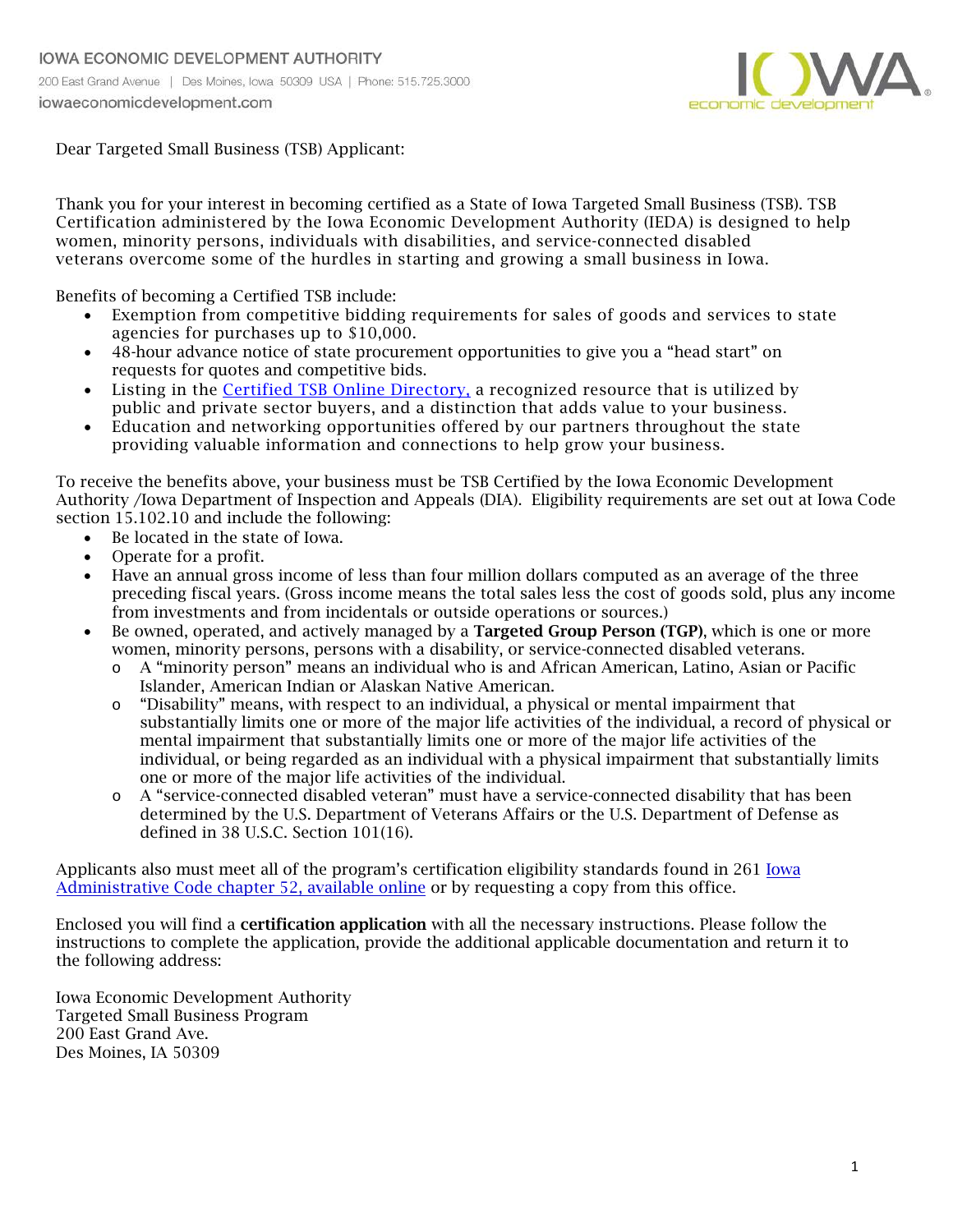

When a certification determination has been made, you will be notified by IEDA. If you have any questions regarding the certification process, please feel free to contact us at 515.348.6159.

Sincerely,

Jill Lippincott, Project Manager [jill.lippincott@iowaeda.c](mailto:jill.lippincott@iowa.gov)om 515.348.6159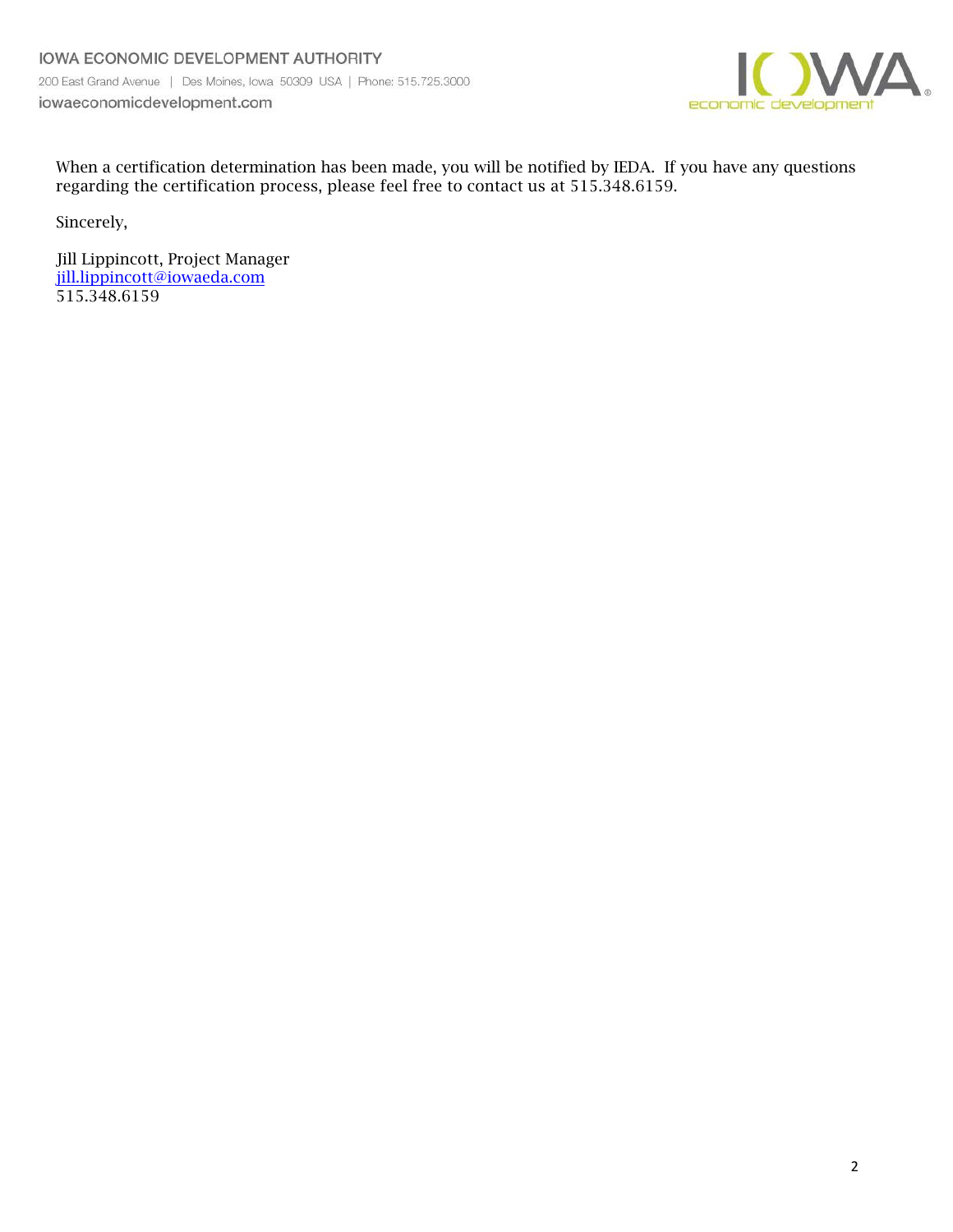

## Iowa Economic Development Authority/ Iowa Department of Inspection and Appeals

Targeted Small Business Certification Application Packet

The following application packet is for certification as a Targeted Small Business (TSB) by the Iowa Economic Development Authority (IEDA)/Iowa Department of Inspections and Appeals (DIA).

- Please carefully read all materials and the TSB Certification Application Instructions provided below, and review the list of documents you will need to show ownership, control, and management of your business.
- To simplify the application process, please answer all questions on the application. Processing time is longer if you provide insufficient or inadequate information or documentation to demonstrate that your business meets eligibility standards. Any false information submitted may result in denial and/or decertification.
- Once completed, return the following to IEDA:
	- o All requested documentation.
	- o Notarized Signature Page, found in Section 5, verifying that you own, operate, and actively manage more than 51 percent of your business.

Send all of the above to:

Iowa Economic Development Authority Targeted Small Business Program 200 East Grand Ave. Des Moines, IA 50309

IEDA will evaluate the information submitted for compliance with 261 [Iowa Administrative Code chapter](https://www.legis.iowa.gov/docs/iac/chapter/07-18-2018.261.52.pdf) 52 "Iowa Targeted Small Business Certification Program." Additional information/documents will be requested if needed.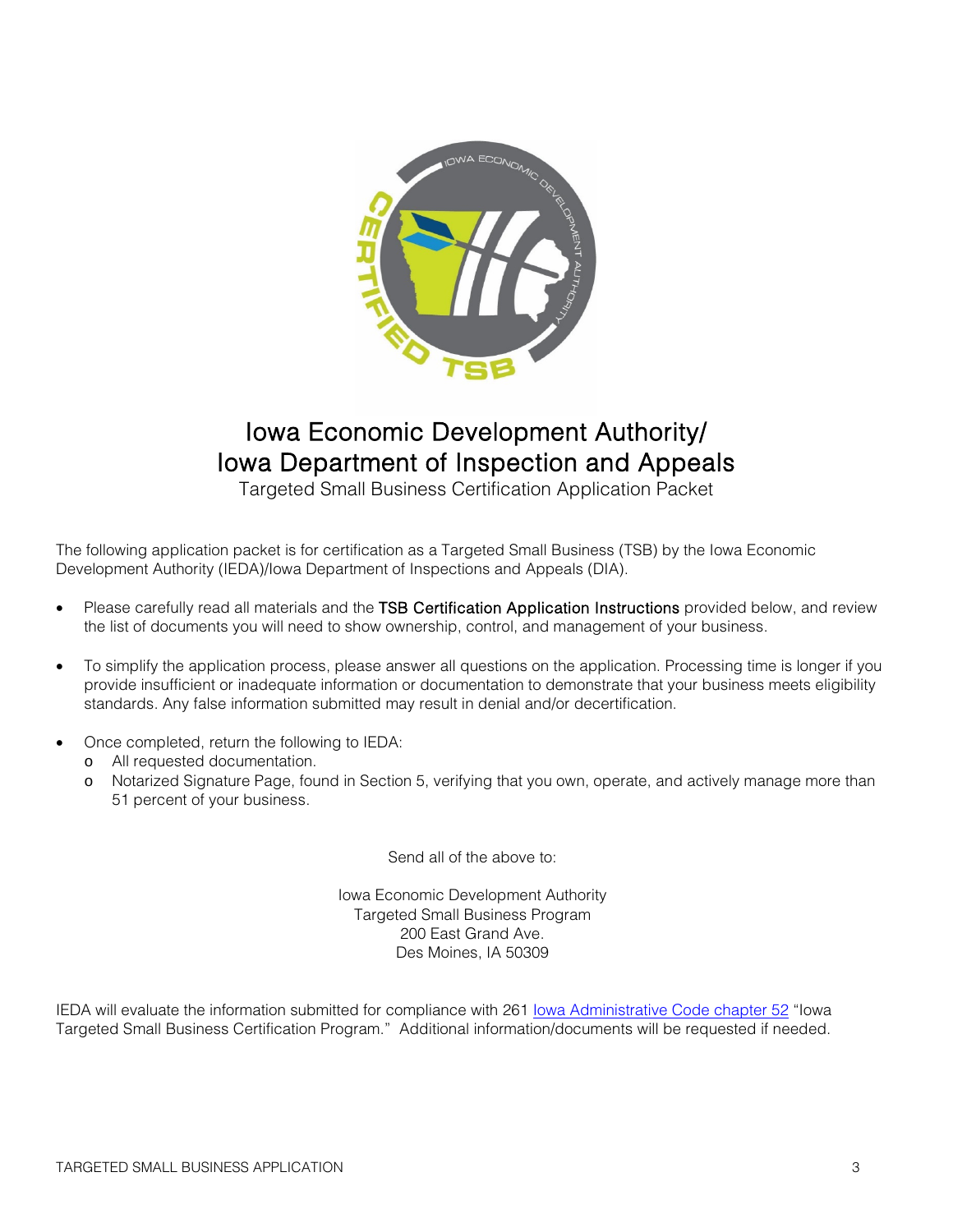#### TSB Certification Application Instructions

- Section 1: Business Profile Enter the full legal names for the Business and Owner(s). Please provide the address of the business and indicate whether this is also your home address. If your business does not have a Federal ID number, please provide your Social Security number. Specify your business structure.
- Section 2: Owner Information Targeted Group Person (TGP) status. List all additional owners, their percentage of ownership and their TGP status if applicable. *In order to qualify as a TSB, 51% of the owners of the business must qualify as TGP(s).*
- **Section 3: Business Operations This section provides IEDA/DIA with specific background regarding the** ownership of your business and helps to verify your ownership status. Please also provide information about the industry your business is in, its products, customers, and services/benefits that it provides. This information will be included in the TSB Online Directory and helps to create an overall picture of your business for further procurement purposes.
	- o If you have business income, please provide the gross income for the last three years you have been in business.
	- o Please provide the total number of employees, including yourself.
	- o If licenses are required for you to do business, please list the names, including yourself, of the individuals who hold the licenses to perform the work required of your business.
	- o List all Members of your Board of Directors/Officers, if applicable. If any Members or Officers of your Board are also TGP(s), provide the basis for stating that he/she/they is/are TGP(s). If needed, provide an additional sheet of paper to list all Board Members. *In order to qualify as a TSB, 51% of the membership of your Board must also qualify as TGP(s).*
- Section 4: Document List All applicants are required to submit the documents listed under the "Documents for All Applicants" section, additional documentation based on business type, and proof of Targeted Group Status.
- Section 5: Signature Page Please read the Affirmation and Authorization section closely. To be valid, this document must be signed before a notary.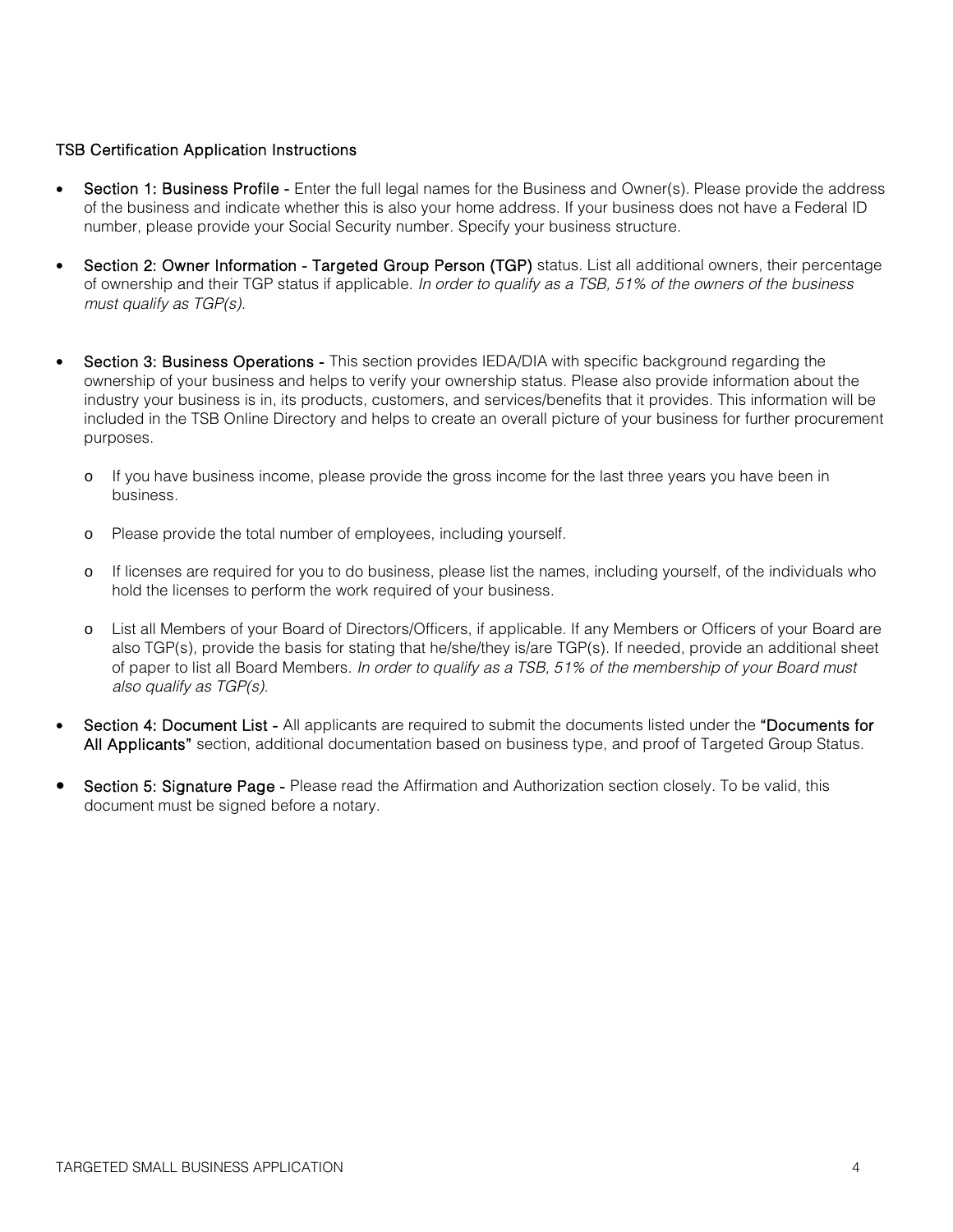



## TARGETED SMALL BUSINESS CERTIFICATION APPLICATION

If your business is recently established, insert "n/a" in the space provided for questions that do not apply or "pending" regarding documents for which you have applied or will apply.

| <b>SECTION 1: BUSINESS PROFILE</b> |  |  |
|------------------------------------|--|--|
|------------------------------------|--|--|

| <b>SECTION 1: BUSINESS PROFILE</b>                                        |                    |                                     |                                     |                                                                                                                             |                                       |
|---------------------------------------------------------------------------|--------------------|-------------------------------------|-------------------------------------|-----------------------------------------------------------------------------------------------------------------------------|---------------------------------------|
| <b>Business Name:</b>                                                     |                    |                                     |                                     |                                                                                                                             |                                       |
| <b>Business Address:</b>                                                  |                    |                                     |                                     |                                                                                                                             |                                       |
| City:                                                                     |                    |                                     |                                     |                                                                                                                             |                                       |
| State:                                                                    | Zip:               |                                     |                                     | Business address is also the home address $\Box$ Yes $\Box$ No                                                              |                                       |
| Phone:                                                                    |                    |                                     | TDD Number (hearing impaired only): |                                                                                                                             |                                       |
| E-mail:                                                                   |                    | Website:                            |                                     |                                                                                                                             |                                       |
| Federal ID Number (EIN). If none, provide owner's social security number: |                    |                                     |                                     |                                                                                                                             |                                       |
| Date business was started, will start, or when you acquired ownership:    |                    |                                     |                                     |                                                                                                                             |                                       |
| $\overline{\square}$ Sole proprietorship                                  | $\Box$ Partnership | $\square$ S Corp                    | $\Box$ C Corp                       | □ Limited Liability Partnership                                                                                             | □ Limited Liability Co.               |
|                                                                           |                    | <b>SECTION 2: OWNER INFORMATION</b> |                                     |                                                                                                                             |                                       |
| Owner(s) First Name:                                                      |                    |                                     | Owner(s) Last Name:                 |                                                                                                                             |                                       |
| Owner(s) SSN:                                                             |                    |                                     |                                     |                                                                                                                             |                                       |
| <b>Business Title:</b>                                                    | $\Box$ President   | □ Vice President                    | $\Box$ Treasurer                    | □ Secretary                                                                                                                 |                                       |
| Percentage of Applicant's ownership of the business:                      |                    |                                     |                                     |                                                                                                                             |                                       |
| Applying as a:                                                            |                    |                                     |                                     |                                                                                                                             |                                       |
| □ Minority Person                                                         | $\square$ Woman    |                                     | $\Box$ Person with a Disability     |                                                                                                                             | □ Service- Connected Disabled Veteran |
| member?                                                                   |                    |                                     |                                     | If applying as a minority person, as defined by Iowa Code section 15.102.10.b.(3) of which group do you consider yourself a |                                       |
| □ African American                                                        | $\square$ Latino   | □ Asian or Pacific Islander         |                                     | □ American Indian                                                                                                           | □ Alaskan Native American             |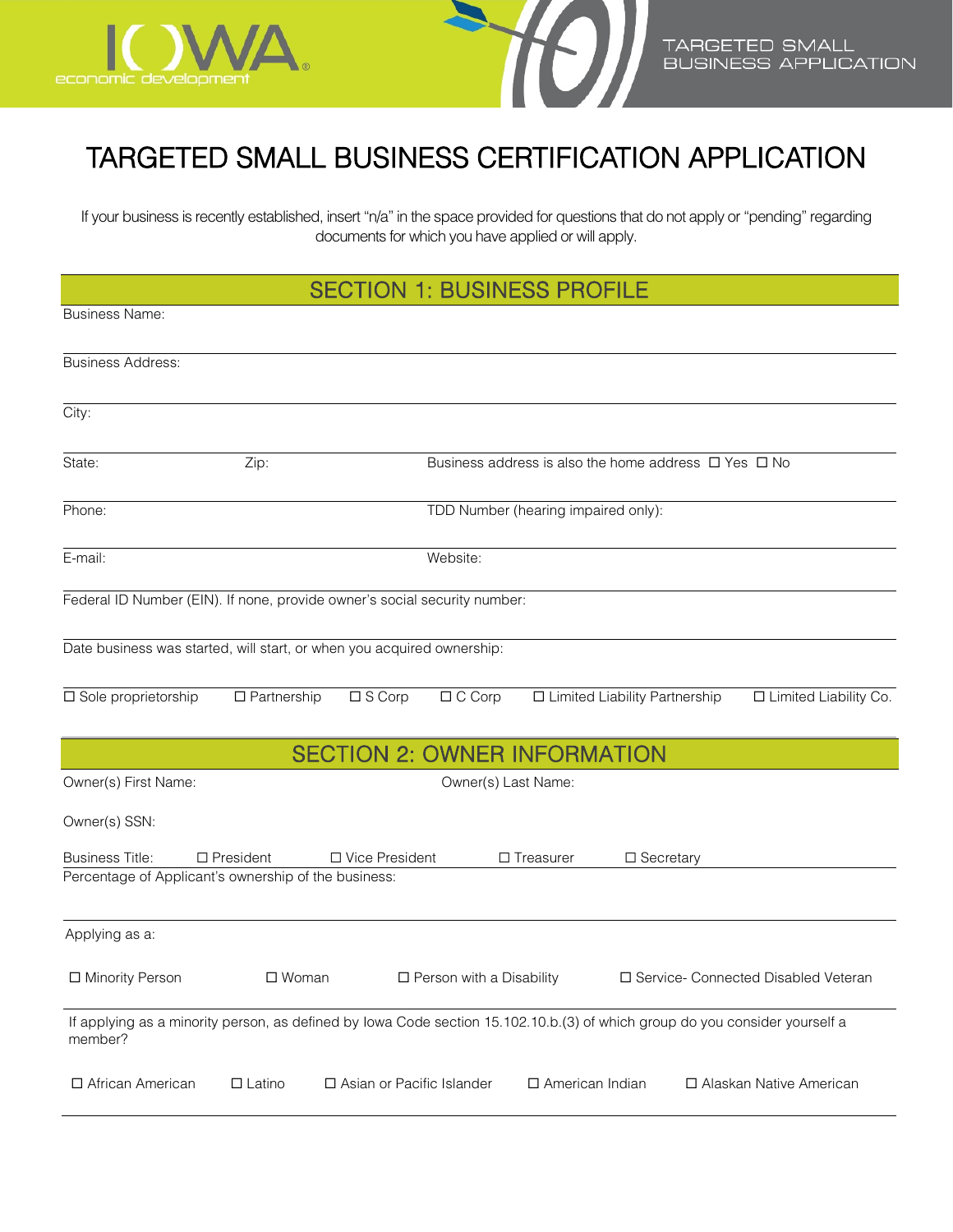

|                                            | Additional Owner Information (Attach additional sheets if necessary) |                                                                                                                                             |                                    |                                      |
|--------------------------------------------|----------------------------------------------------------------------|---------------------------------------------------------------------------------------------------------------------------------------------|------------------------------------|--------------------------------------|
| First Name:                                |                                                                      | In order to qualify as a TSB, 51% of the owners of the business must also qualify as TGP(s).<br><b>Business Title:</b>                      |                                    |                                      |
| Last Name:                                 |                                                                      | Percentage Owned:                                                                                                                           | SSN:                               |                                      |
|                                            | Targeted Group Person status (if applicable):                        |                                                                                                                                             |                                    |                                      |
| □ Minority Person                          | $\square$ Woman                                                      | $\Box$ Person with a Disability                                                                                                             |                                    | □ Service-Connected Disabled Veteran |
| First Name:                                |                                                                      | <b>Business Title:</b>                                                                                                                      |                                    |                                      |
| Last Name:                                 |                                                                      | Percentage Owned:                                                                                                                           | SSN:                               |                                      |
|                                            | Targeted Group Person status (if applicable):                        |                                                                                                                                             |                                    |                                      |
| □ Minority Person                          | $\square$ Woman                                                      | □ Person with a Disability                                                                                                                  |                                    | □ Service-Connected Disabled Veteran |
| First Name:                                |                                                                      | <b>Business Title:</b>                                                                                                                      |                                    |                                      |
| Last Name:                                 |                                                                      | Percentage Owned:                                                                                                                           | SSN:                               |                                      |
|                                            | Targeted Group Person status (if applicable):                        |                                                                                                                                             |                                    |                                      |
| □ Minority Person                          | $\square$ Woman                                                      |                                                                                                                                             |                                    | □ Service-Connected Disabled Veteran |
|                                            |                                                                      | $\square$ Person with a Disability                                                                                                          |                                    |                                      |
| First Name:                                |                                                                      | <b>Business Title:</b>                                                                                                                      |                                    |                                      |
| Last Name:                                 |                                                                      | Percentage Owned:                                                                                                                           | SSN:                               |                                      |
|                                            | Targeted Group Person status (if applicable):                        |                                                                                                                                             |                                    |                                      |
| □ Minority Person                          | $\square$ Woman                                                      | $\square$ Person with a Disability                                                                                                          |                                    | □ Service-Connected Disabled Veteran |
|                                            |                                                                      |                                                                                                                                             |                                    |                                      |
|                                            |                                                                      | <b>SECTION 3: BUSINESS OPERATIONS</b>                                                                                                       |                                    |                                      |
|                                            |                                                                      | How did you acquire your (at least) 51% ownership of the business? (Did you purchase the business, obtain a loan, or other?)                |                                    |                                      |
|                                            |                                                                      |                                                                                                                                             |                                    |                                      |
|                                            |                                                                      | Do you have any business debt? If so, list the type of debt and the names of all individuals who share the debt with you.                   |                                    |                                      |
|                                            |                                                                      |                                                                                                                                             |                                    |                                      |
|                                            |                                                                      |                                                                                                                                             |                                    |                                      |
|                                            | Select the most applicable industry for your type of business:       |                                                                                                                                             |                                    |                                      |
| $\square$ Manufacturer<br>□ Service        | $\square$ Dealer with Inventory<br>$\square$ Research                | □ Dealer without Inventory<br>□ Consultant                                                                                                  | □ Construction<br>$\square$ Retail | $\Box$ Distributor                   |
|                                            |                                                                      |                                                                                                                                             |                                    |                                      |
|                                            |                                                                      | If you know your North American Industry Classification System (NAICS) code, please provide it:                                             |                                    |                                      |
|                                            |                                                                      | If you know your National Institute of Governmental Procurement (NIGP) code, please provide it:                                             |                                    |                                      |
|                                            |                                                                      | Answers to the following three fields will determine your organization description in the TSB Directory. Please be as detailed as possible. |                                    |                                      |
|                                            |                                                                      | Describe the products/services your business makes/offers to customers:                                                                     |                                    |                                      |
|                                            |                                                                      |                                                                                                                                             |                                    |                                      |
| Who are your targeted customers?           |                                                                      |                                                                                                                                             |                                    |                                      |
|                                            |                                                                      |                                                                                                                                             |                                    |                                      |
| What sets you apart from your competitors? |                                                                      |                                                                                                                                             |                                    |                                      |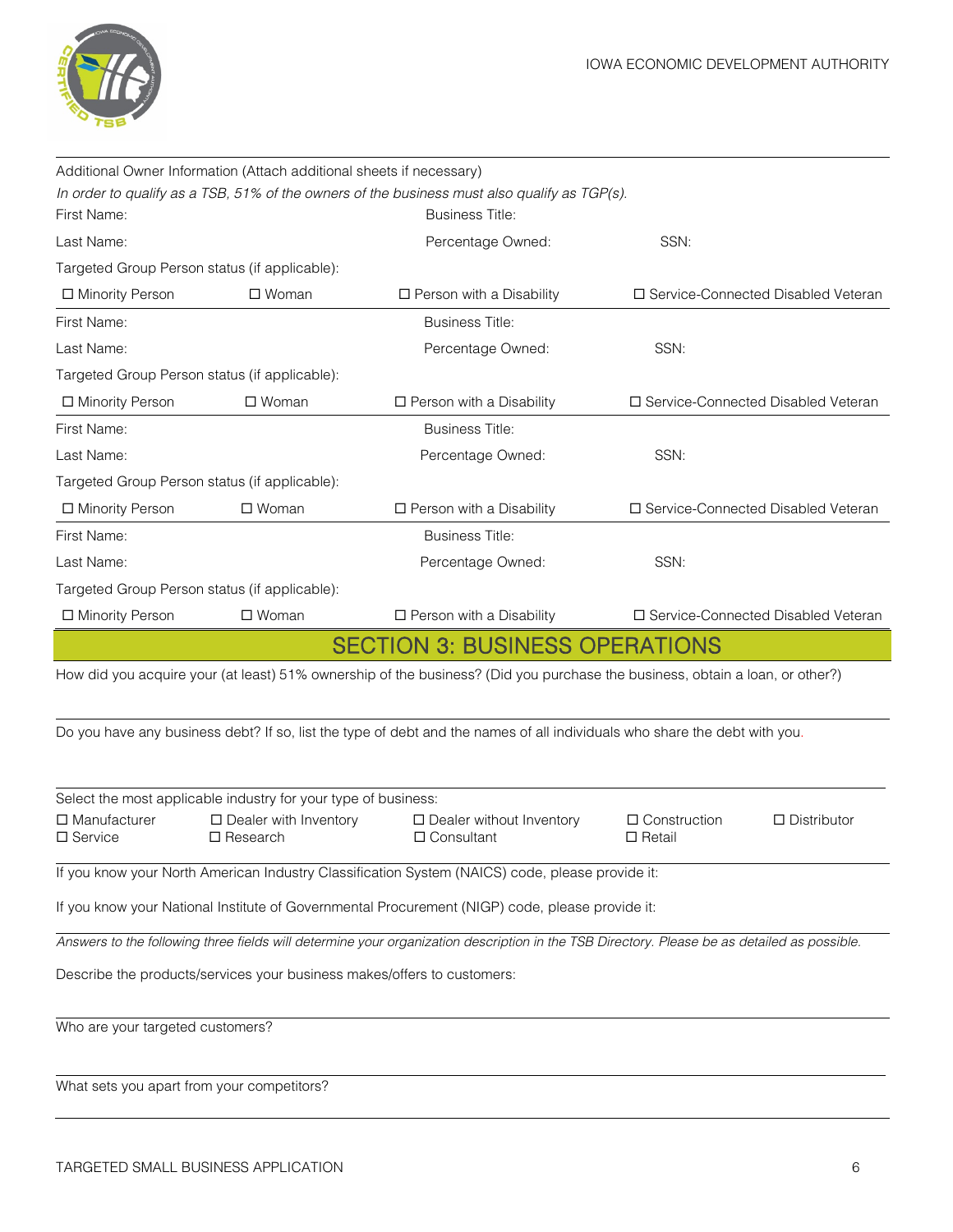

| $20$ <sub>____</sub>                                  | Gross Income: ______________                                                            | <b>20</b> | Gross Income: _____________  | 20 | Gross Income:                                                                                                                                           |
|-------------------------------------------------------|-----------------------------------------------------------------------------------------|-----------|------------------------------|----|---------------------------------------------------------------------------------------------------------------------------------------------------------|
| outside sources.) 491 IAC 25.1(73)                    |                                                                                         |           |                              |    | (Gross income means your annual total sales minus the costs of goods sold, plus any income from investments, incidentals or                             |
|                                                       | Number of employees, including yourself:                                                |           |                              |    |                                                                                                                                                         |
| necessary:                                            |                                                                                         |           |                              |    | If licenses are required to do business, provide the names of the people who hold the required licenses. Attach additional sheets if                    |
| Name:                                                 |                                                                                         |           | License:                     |    |                                                                                                                                                         |
| Name:                                                 |                                                                                         |           | License:                     |    |                                                                                                                                                         |
| Name:                                                 |                                                                                         |           | License:                     |    |                                                                                                                                                         |
| additional sheets if necessary.<br>Board Member Name: | In order to qualify as a TSB, 51% of your Board Members must be Targeted Group Persons. |           | Targeted Group Person? □ Yes |    | If you have a Board of Directors/Officers, provide the names of all Directors/Officers and Targeted Group Status, if applicable. Attach<br>$\square$ No |
| Title:                                                |                                                                                         |           |                              |    |                                                                                                                                                         |
| Board Member Name:                                    |                                                                                         |           | Targeted Group Person? □ Yes |    | $\Box$ No                                                                                                                                               |
| Title:                                                |                                                                                         |           |                              |    |                                                                                                                                                         |
| Board Member Name:                                    |                                                                                         |           | Targeted Group Person? □ Yes |    | $\square$ No                                                                                                                                            |
| Title:                                                |                                                                                         |           |                              |    |                                                                                                                                                         |
| Board Member Name:                                    |                                                                                         |           | Targeted Group Person? □ Yes |    | $\Box$ No                                                                                                                                               |
| Title:                                                |                                                                                         |           |                              |    |                                                                                                                                                         |
|                                                       | Date of most recent board report filed with the Secretary of State:                     |           |                              |    |                                                                                                                                                         |

If you have business income, please provide your Gross Income for the last three years you have been in business:

Once complete, please mail or deliver your application, including the Signature Page found in Section 5 and all applicable documentation to:

Iowa Economic Development Authority Targeted Small Business Program 200 E. Grand Avenue Des Moines, IA 50309



# **SAVE PRINT EMAIL SECTIONS 1-3**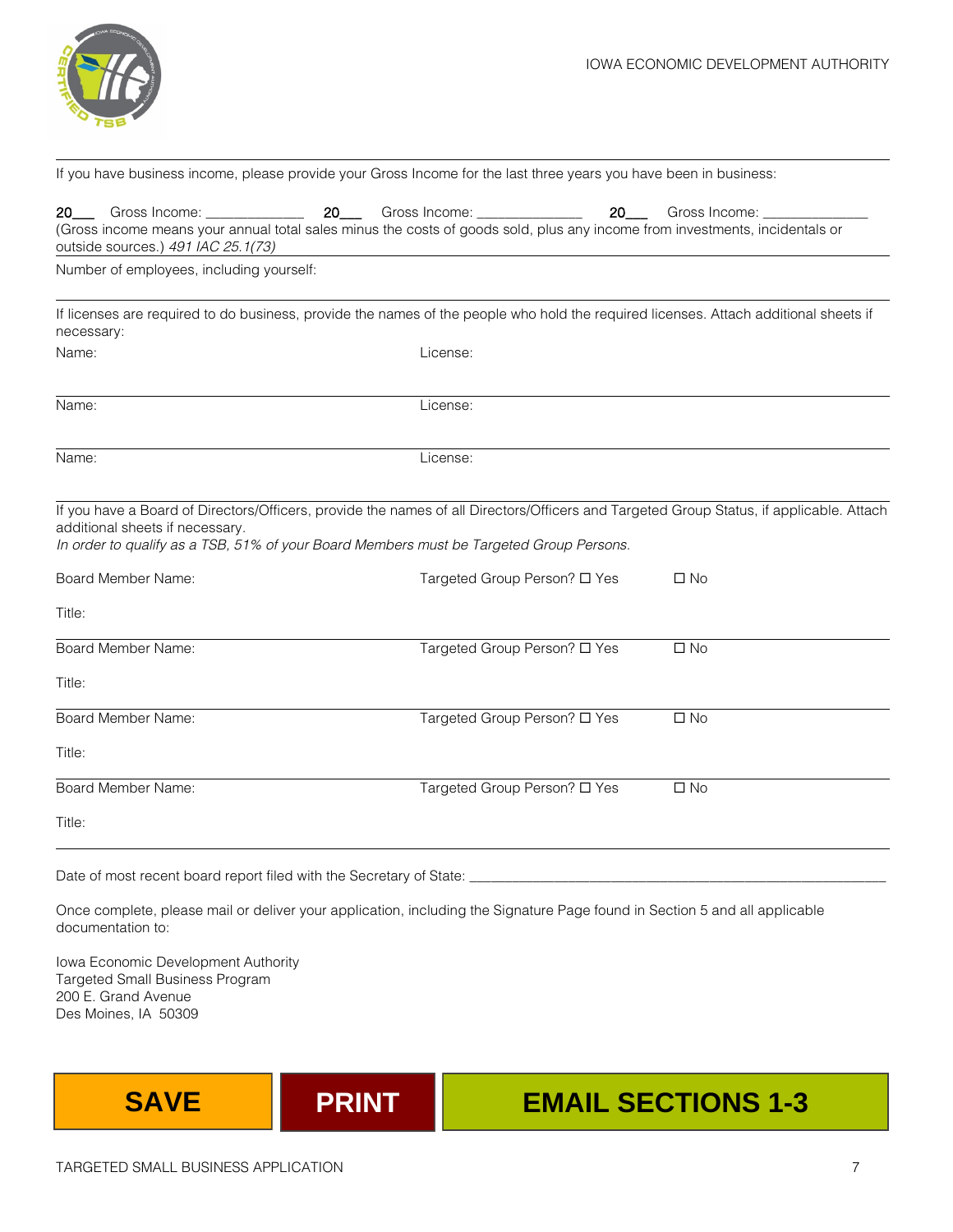

### SECTION 4: DOCUMENT LIST

#### Documents for All Applicants:

- Registration of business name: County Recorder or Secretary of State
- Proof of TGP status (See list below)
- Two years of business tax returns or individual tax returns and IRS letter verifying your businesses' Federal ID number if you do not have business tax returns
- Proof of liability insurance and Workers Compensation insurance, if applicable
- Copy of each and every license, registration, and permit required for business
- Purchase agreement, if the business was acquired within the last five years
- Signed and notarized application

#### Additional Documents for LLC Applicants

- Certificate or Articles of Organization
- Operating Agreement, if more than one Member/Manager

#### Additional Documents for Partnership Applicants

• Partnership Agreement

#### Additional Documents for Corporation Applicants

- Proof of capital contribution from each owner (if the business was started/acquired within the last five years)
- Bylaws and Articles of Incorporation, including your corporate borrowing resolution
- Meeting Minutes reflecting election of current Directors/Officers
- Stock ledger, if applicable
- Proof of TGP status for Board of Directors/Officers. See list of acceptable proof below.

#### Targeted Group Person (TGP) Status Forms:

- If you are applying as a minority person or as a woman, please provide documentation of your status. Acceptable documentation includes a driver's license, passport, tribal record, birth certificate or other documentation
- If you are applying as a person with a disability or have a physical or mental impairment that substantially limits one or more major life activities, please provide written verification from one of the following entities:
	- o Iowa Department of Education
	- o Division of Vocational Rehabilitation
	- o Iowa Department for the Blind
	- o A licensed medical physician. The physician must complete and sign the Verification of Disability form included in the application packet.
- If you are applying as a Service-Connected Disabled Veteran, please provide documentation from the U.S. Department of Veterans Affairs or the U.S. Department of Defense confirming that your disability is service connected and the extent of the disability.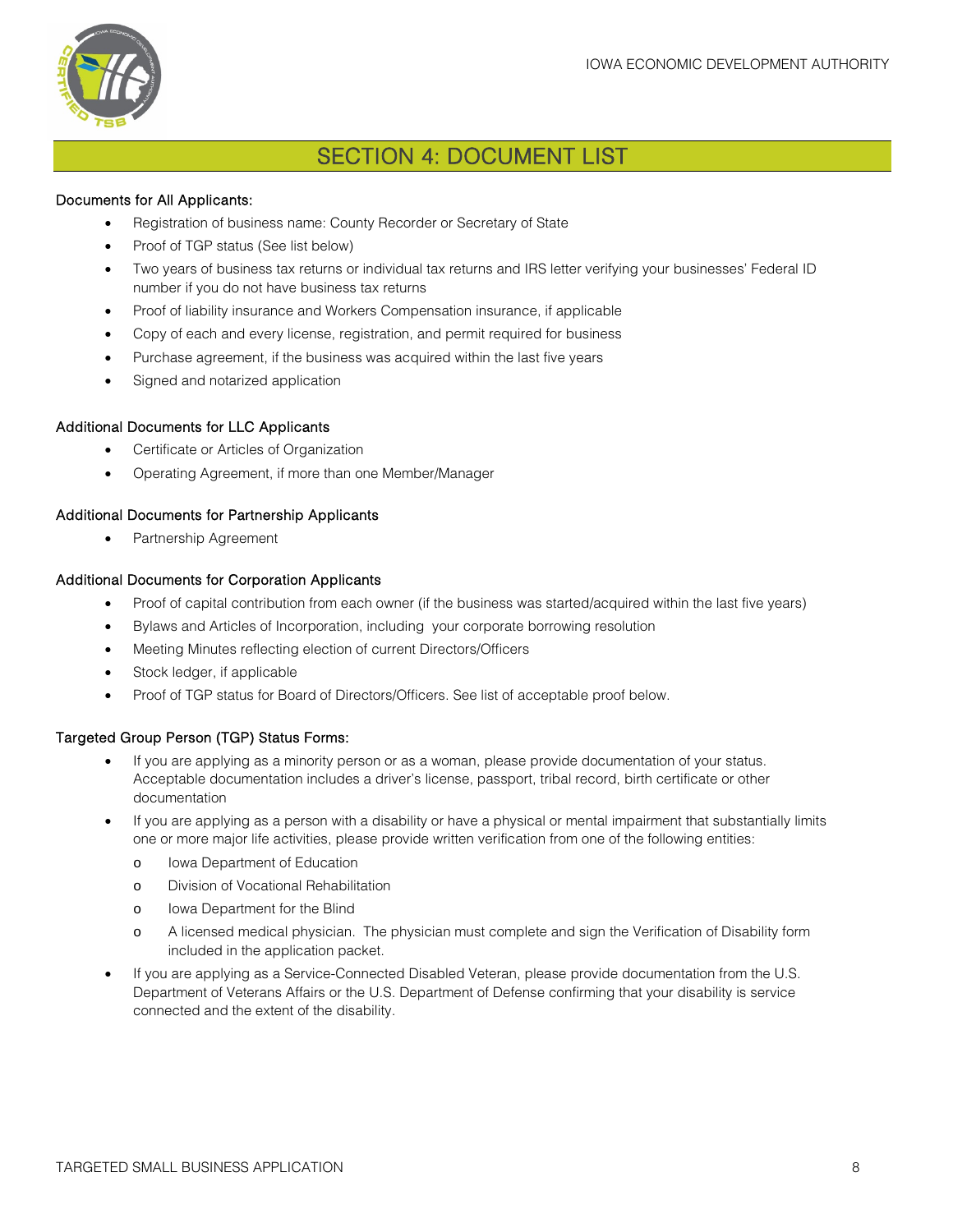

### SECTION 5: SIGNATURE PAGE

## Affirmation and Authorization

For the purposes of TSB certification, I understand that the Iowa Economic Development Authority (IEDA) may request other information and/or documentation at any time. If any purchasing authority for a department or an agency of state government has reason to believe that any person or firm has willfully and knowingly provided incorrect information or made false statements, that information may be considered a material misrepresentation and may be grounds for terminating any contract awarded and for initiating criminal action under state laws concerning false statements or breach of contract, or both.

I certify that the information contained in this application for Targeted Small Business (TSB) Certification status is correct. I understand that misrepresentation may be cause for removal from the qualified vendor list and may result in other penalties allowed by law.

I affirm that the employment practices of the applicant company do not discriminate on the basis of age, race, creed, color, sex, national origin or disability.

Please be aware of the following regarding fraudulent practices in connection with the Targeted Small Business programs.

481 IAC25.10(714) Fraudulent practices in connection with targeted small business programs. A violation under this is grounds for decertification of the TSB connected with the violation. Decertification shall be in addition to any penalty otherwise authorized by this chapter.

A person is may be engaging a fraudulent practice if the person;

- 1. Knowingly transfers or assigns assets, ownership or equitable interest in property of a business to a Targeted Group Person primarily for the purpose of obtaining benefits under a TSB program if the transferor would otherwise not be qualified for such programs.
- 2. Solicits and is awarded a state contract on behalf of a TSB for the purpose of transferring the contract to someone who is not TSB certified.
- 3. Knowingly falsifies information on an application for the purpose of obtaining benefits under TSB programs.

*IEDA may investigate allegations or complaints of fraudulent practices and may take action to decertify a TSB if it is determined that a violation has occurred. Decertification may be appealed.*

I have read and understand all of the above.

| Subscribed and sworn to before me this __________________ day of __________________________________                                                                                                                                                           | 20                   |
|---------------------------------------------------------------------------------------------------------------------------------------------------------------------------------------------------------------------------------------------------------------|----------------------|
|                                                                                                                                                                                                                                                               | <b>Notary Public</b> |
| Authorization to Obtain Information:                                                                                                                                                                                                                          |                      |
| $\Box$ I authorize the following entities to provide information needed by IEDA to evaluate my qualifications for certification as a<br>Targeted Group Person. This authorization's automatic expiration date will be one year from the date of my signature. |                      |

- Department of Inspections and Appeals
- Department of Education • Veteran's Administration
- Department of the Blind
- Department of Transportation